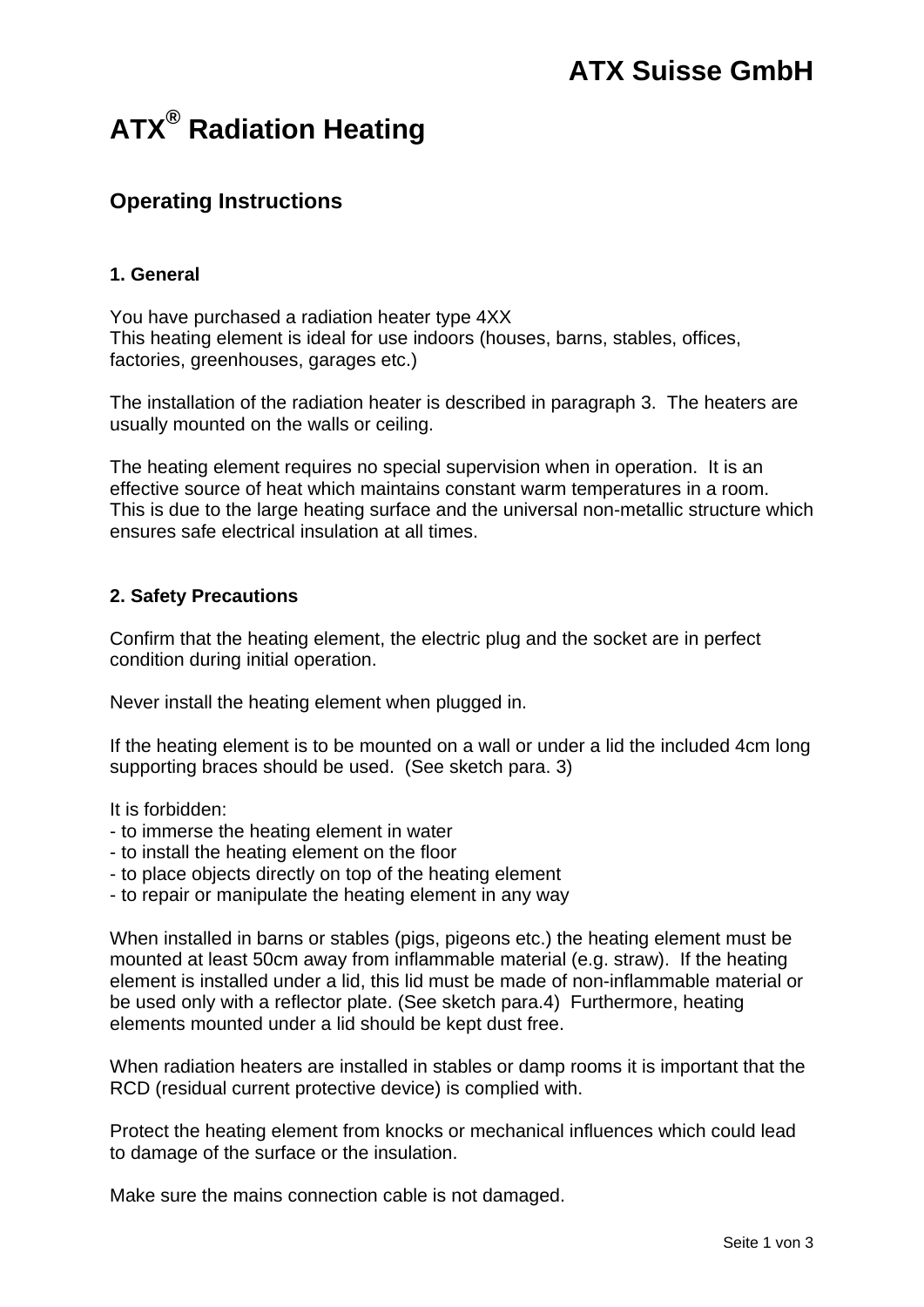If the electric cable is damaged it should be replaced only by the producer, his customer service representative or another qualified person in order to avoid risk.

If the heating element is damaged the plug should immediately be taken out of the socket.

#### **3. Installation of the heating element**

The mains supply cable is permanently attached to the heating surface.

The cable is specified for a mains voltage of 230 volts / 50 Hz

The radiation heating element should be mounted as shown in the sketch. If the lid or the wall is not fire-proof, a corresponding fire protection (reflector plate) should be installed between the supporting braces and the lid/wall.

It is important that the electric cable is not subject to too much mechanical stress. Appropriate measures should be taken such as strain relief of the cable or rubber protection at cable entrance in the wall etc. The electric cable must be installed or protected so that it is not accessible for the animals.



#### **4. Description of the device**

The radiation heating element consists of a monolithic synthetic plate (glass fibre) which is the essential source of heat. This contains a non-metallic heating element which is connected to the electricity source with two enclosed electrodes. The soldered parts of the cable are to be found in the attached, insulated coupling connection. The heating element is encompassed with an insulating layer in which the holes necessary for mounting are to be found.

#### **5. Maintenance**

The radiation heating element should be dusted regularly.

#### **6. Guarantee**

The heater has a guarantee of two years provided all instructions for use and installation are adhered to.